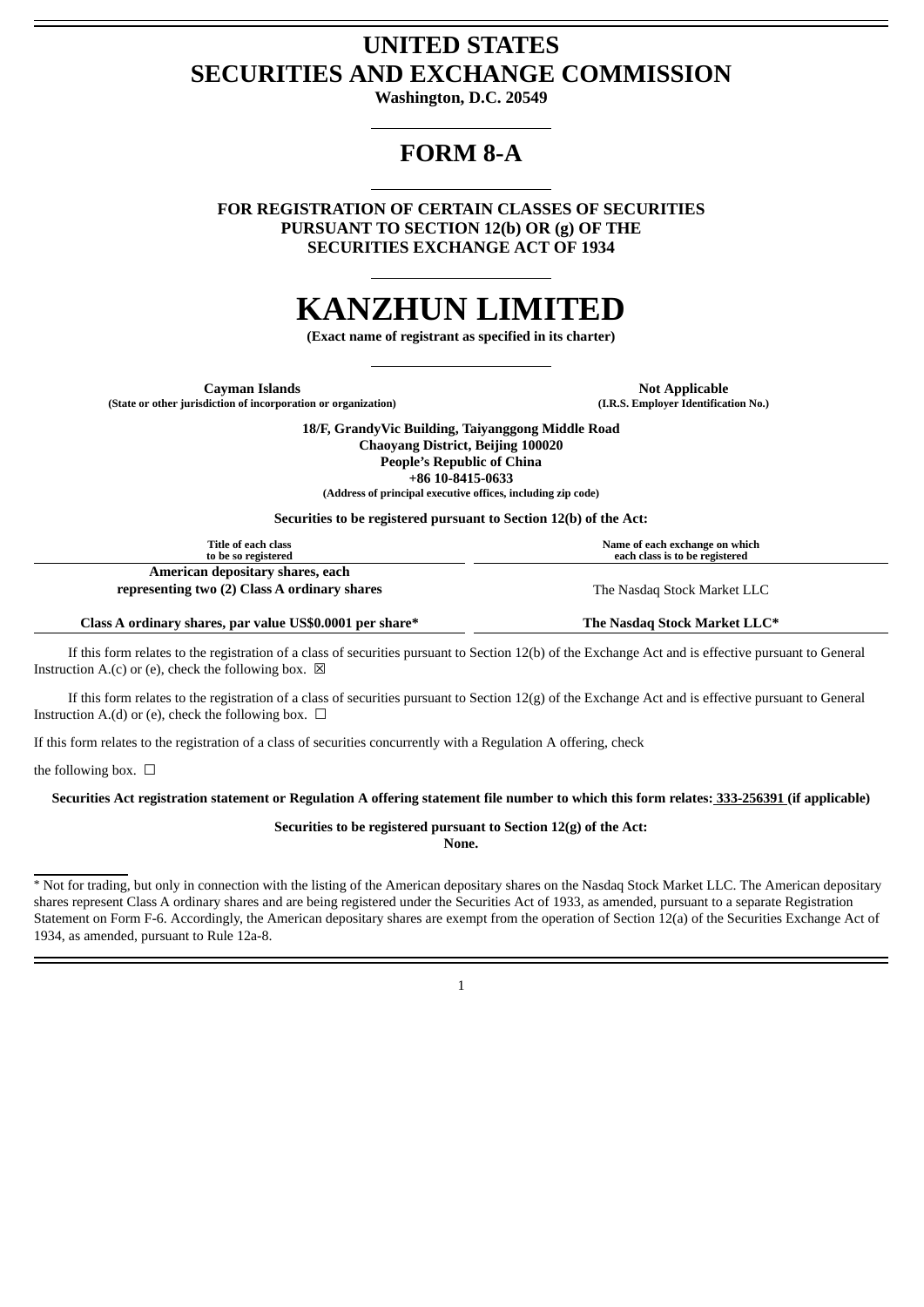### **INFORMATION REQUIRED IN REGISTRATION STATEMENT**

#### **Item 1. Description of Registrant's Securities to be Registered.**

The description of the securities being registered is set forth under "Description of Share Capital" and "Description of American Depositary Shares" in the Registrant's registration statement on Form F-1 (File No. 333-256391), originally filed with the Securities and Exchange Commission on May 21, 2021, as amended, including any form of prospectus contained therein pursuant to Rule 424(b) under the Securities Act of 1933, which description and prospectus are incorporated by reference herein. Copies of such description will be filed with the Nasdaq Stock Market LLC.

#### **Item 2. Exhibits.**

No exhibits are required to be filed as the securities being registered on this form (i) are being registered on an exchange on which no other securities of the Registrant are registered, and (ii) are not being registered pursuant to Section 12(g) of the Exchange Act.